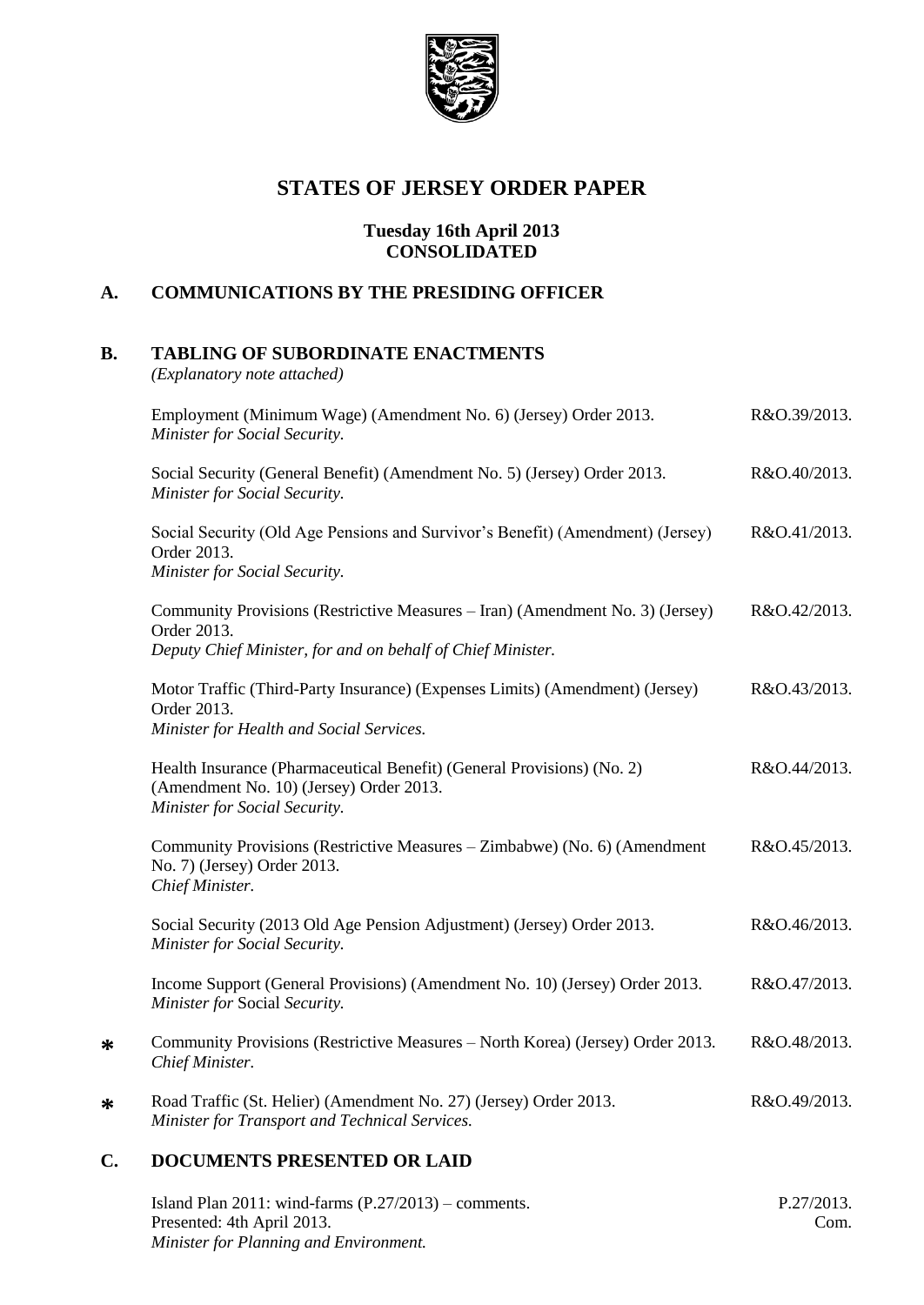

| ∗ | Referendum on States reform: minimum turnout threshold $(P.39/2013)$ –<br>comments.<br>Presented: 15th April 2013.<br>Privileges and Procedures Committee.                                                         | P.39/2013.<br>Com.     |
|---|--------------------------------------------------------------------------------------------------------------------------------------------------------------------------------------------------------------------|------------------------|
|   | Tourism Development Fund: report for 2012.<br>Presented: 22nd March 2013.<br>Minister for Economic Development.                                                                                                    | R.25/2013.             |
|   | Prison Board of Visitors: Annual Report 2012.<br>Presented: 28th March 2013.<br>Minister for Home Affairs.                                                                                                         | R.26/2013.             |
| ∗ | Jersey Director of Civil Aviation: Annual Report for 2012.<br>Presented: 16th April 2013.<br>Chief Minister.                                                                                                       | R.27/2013.             |
| ∗ | Jersey Employment Tribunal Review: Report to the States.<br>Presented: 16th April 2013.<br>Minister for Social Security.                                                                                           | R.28/2013.             |
| ∗ | States of Jersey Development Company Limited: Annual Report and Consolidated<br>Financial Statements for the year ended 31st December 2012.<br>Presented: 16th April 2013.<br>Minister for Treasury and Resources. | R.29/2013.             |
|   | Green Street Police HQ: Traffic and Parking $(S.R.3/2013)$ – response of the<br>Minister for Planning and Environment.<br>Presented: 12th April 2013.<br>Minister for Planning and Environment.                    | S.R.3/2013.<br>Res.    |
| ∗ | Green Street Police HQ: Traffic and Parking (S.R.3/2013) - response of the<br>Minister for Transport and Technical Services.<br>Presented: 15th April 2013.<br>Minister for Transport and Technical Services.      | S.R.3/2013.<br>Res.(2) |
|   | Jersey Innovation Fund.<br>Presented: 27th March 2013.<br><b>Economic Affairs Scrutiny Panel.</b>                                                                                                                  | S.R.4/2013.            |
|   | Starter Home Deposit Loan Scheme.<br>Presented: 4th April 2013.<br>Corporate Services Scrutiny Panel.                                                                                                              | S.R.5/2013.            |
| ∗ | Starter Home Deposit Loan Scheme (S.R.5/2013): response of the Minister for<br>Treasury and Resources.<br>Presented: 16th April 2013.<br>Minister for Treasury and Resources.                                      | S.R.5/2013.<br>Res.    |
| ∗ | Housing Transformation Programme Review.<br>Presented: 15th April 2013.<br>Health, Social Security and Housing Scrutiny Panel.                                                                                     | S.R.6/2013.            |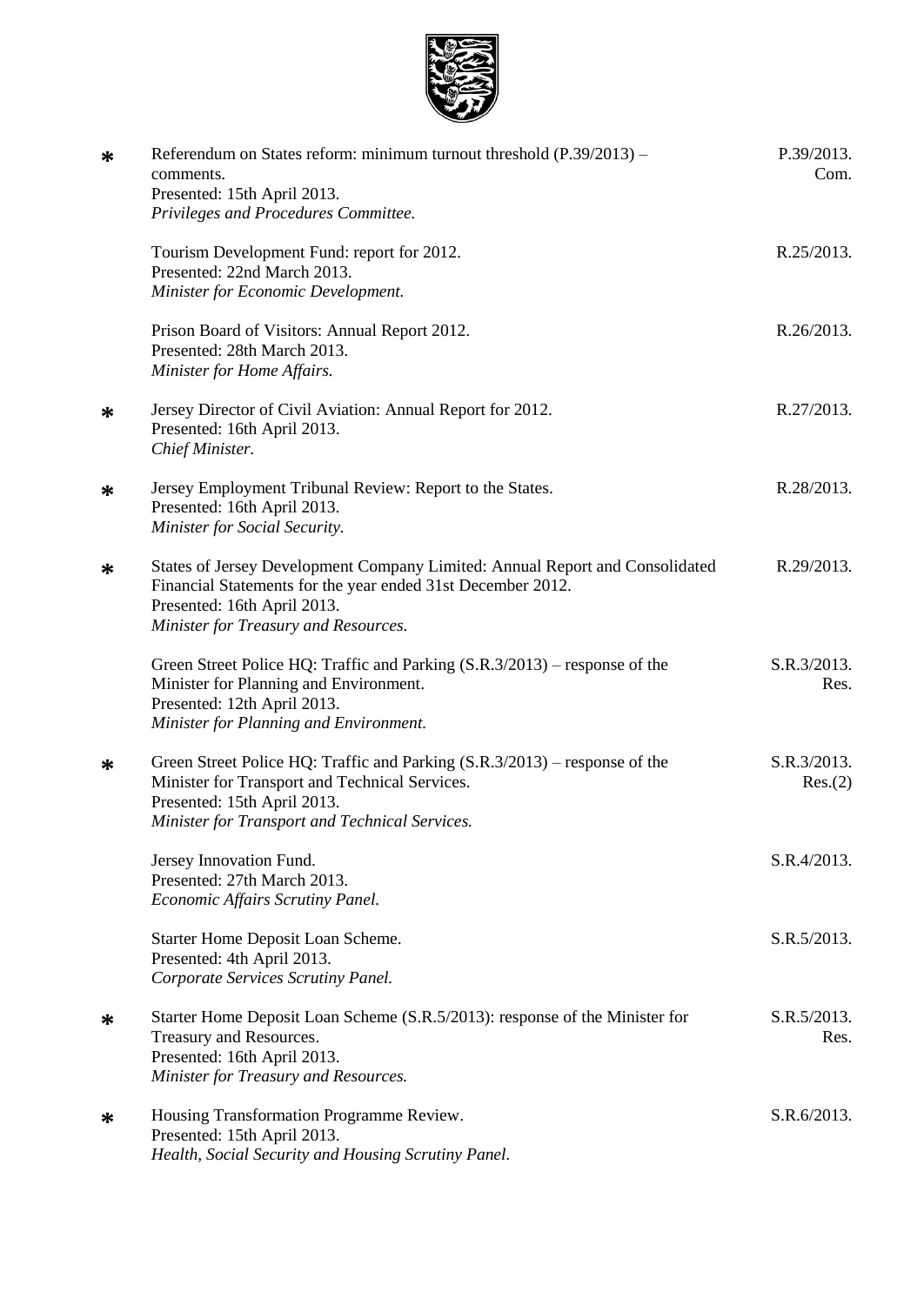

## **D. NOTIFICATION OF LODGED PROPOSITIONS**

|   | Draft Restriction on Smoking (Advertising, Promotion and Display) (Jersey)<br>Regulations 201- (P.17/2013): amendment.<br>Lodged: 9th April 2013.<br>Minister for Health and Social Services.                                                                       | P.17/2013.<br>Amd. |
|---|---------------------------------------------------------------------------------------------------------------------------------------------------------------------------------------------------------------------------------------------------------------------|--------------------|
| ∗ | The Reform of Social Housing (P.33/2013): amendment.<br>Lodged: 16th April 2013.<br>Health, Social Security and Housing Scrutiny Panel.                                                                                                                             | P.33/2013.<br>Amd. |
|   | Referendum on States reform: minimum turnout threshold $(P.39/2013)$ –<br>amendment.<br>Lodged: 4th April 2013.<br>Connétable of St. John.                                                                                                                          | P.39/2013.<br>Amd. |
|   | Victoria and George V Cottage Homes (Repeal of General Principles).<br>Lodged: 28th March 2013.<br>Minister for Housing.                                                                                                                                            | P.44/2013.         |
|   | Draft Procureurs du Bien Public (Terms of Office) (Jersey) Law 201-.<br>Lodged: 2nd April 2013.<br>Comité des Connétables.                                                                                                                                          | P.45/2013.         |
|   | Ratification of the Agreement between the Government of Jersey and the<br>Government of the Isle of Man for the Avoidance of Double Taxation and the<br>Prevention of Fiscal Evasion with Respect to Taxes on Income.<br>Lodged: 3rd April 2013.<br>Chief Minister. | P.46/2013.         |
|   | Ratification of the Agreement between the Government of Jersey and the States of<br>Guernsey for the Avoidance of Double Taxation and the Prevention of Fiscal<br>Evasion with Respect to Taxes on Income.<br>Lodged: 3rd April 2013.<br>Chief Minister.            | P.47/2013.         |
|   | Draft Unlawful Public Entertainments (Jersey) Regulations 201-.<br>Lodged: 8th April 2013.<br>Minister for Home Affairs.                                                                                                                                            | P.48/2013.         |
|   | Manual Workers' Joint Council: Employers' Side membership.<br>Lodged: 10th April 2013.<br><b>States Employment Board.</b>                                                                                                                                           | P.49/2013.         |
| ∗ | Draft Taxation (Accounting Records) (Jersey) Regulations 201-.<br>Lodged: 15th April 2013.<br>Chief Minister.                                                                                                                                                       | P.50/2013.         |

# **E. WITHDRAWAL OF LODGED PROPOSITIONS**

**\*** In accordance with Standing Order 34(1), the proposer of the following proposition lodged 'au Greffe' has informed the Greffier of the States that it is to be withdrawn –

| Draft Taxation (Implementation) (Amendment) (Jersey) Law 201-. | P.30/2013. |
|----------------------------------------------------------------|------------|
| Lodged: 22nd February 2013.                                    |            |
| Chief Minister.                                                |            |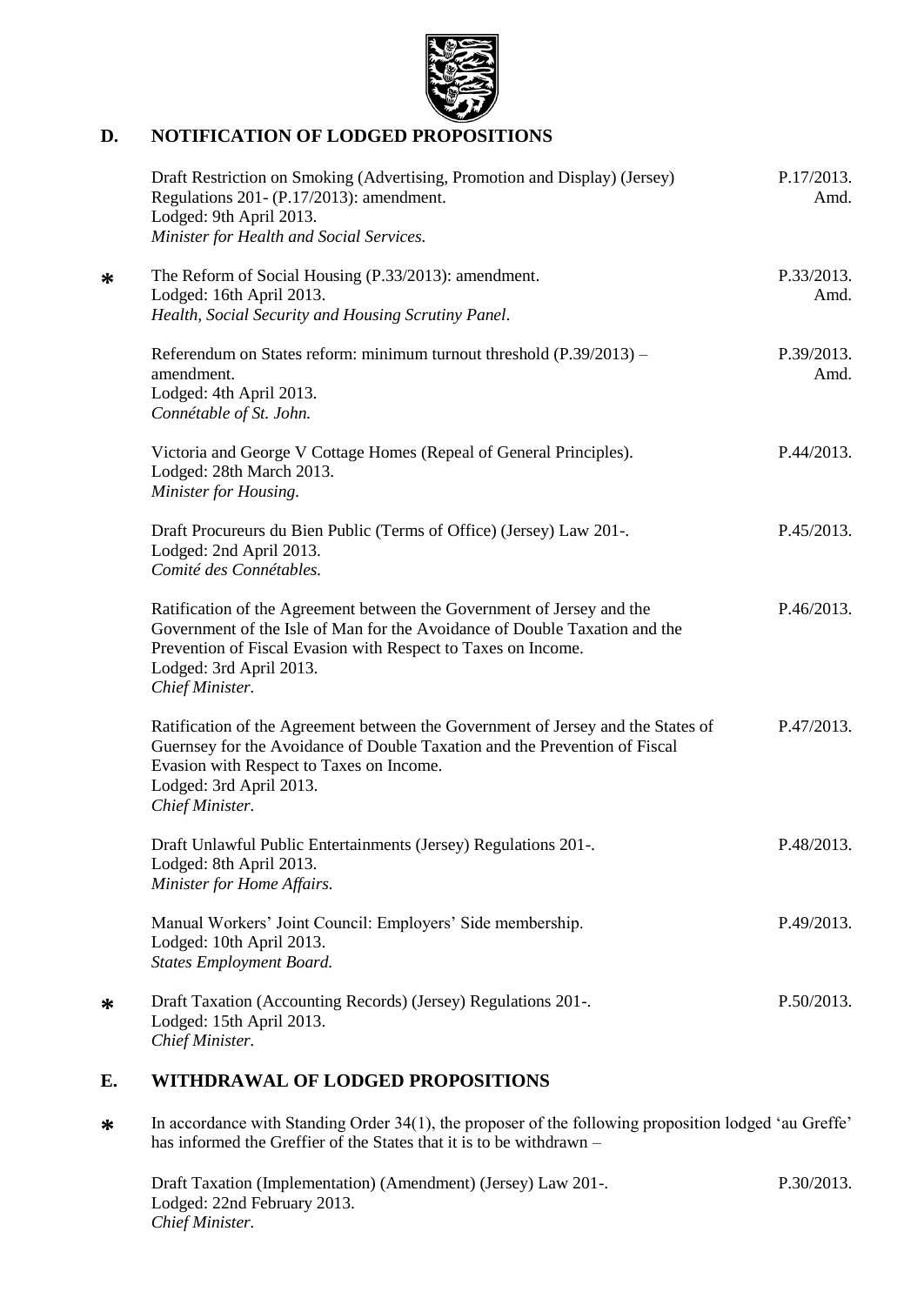

## **F. APPOINTMENT OF MINISTERS, COMMITTEES AND PANELS**

## **G. MATTERS OF PRIVILEGE**

### **H. PETITIONS**

### **I. QUESTIONS**

#### (a) – **Written Questions**

*(attached)*

- 1. The Minister for Transport and Technical Services will table an answer to a question asked by the Connétable of St. John regarding updates to the Road Traffic (Jersey) Law 1956 relating to tractors.
- 2. The Chief Minister will table an answer to a question asked by Deputy R.G. Le Herissier of St. Saviour regarding the publication of public sector salaries over £100,000.
- 3. The Minister for Home Affairs will table an answer to a question asked by the Connétable of St. John regarding a reduction in Jersey's contribution to UK defence.
- 4. The Minister for Transport and Technical Services will table an answer to a question asked by the Connétable of St. John regarding the costs associated with using salt on the roads when it snows.
- 5. H.M. Attorney General will table an answer to a question asked by Deputy G.C.L. Baudains of St. Clement regarding legal protection for Planning Application Panel members.
- 6. The Minister for Economic Development will table an answer to a question asked by Deputy G.C.L. Baudains of St. Clement regarding the supply of Super Unleaded fuel to the Island.
- 7. The Minister for Housing will table an answer to a question asked by Deputy G.C.L. Baudains of St. Clement regarding the redevelopment of Le Squez.
- 8. The Minister for Treasury and Resources will table an answer to a question asked by Deputy G.C.L. Baudains of St. Clement regarding the evaluation of projects for fiscal stimulus.
- 9. The Minister for Transport and Technical Services will table an answer to a question asked by Deputy G.C.L. Baudains of St. Clement regarding the bus service.
- 10. H.M. Attorney General will table an answer to a question asked by Deputy M.R. Higgins of St. Helier regarding public officials who fail to investigate allegations against colleagues.
- 11. H.M. Attorney General will table an answer to a question asked by Deputy M.R. Higgins of St. Helier regarding police investigations.
- 12. H.M. Attorney General will table an answer to a question asked by Deputy M.R. Higgins of St. Helier regarding the status of the Police Association as a public body.
- 13. The Minister for Housing will table an answer to a question asked by Deputy M.R. Higgins of St. Helier regarding the impact of the Housing Transformation Programme rent increase proposals on both inflation and deflation.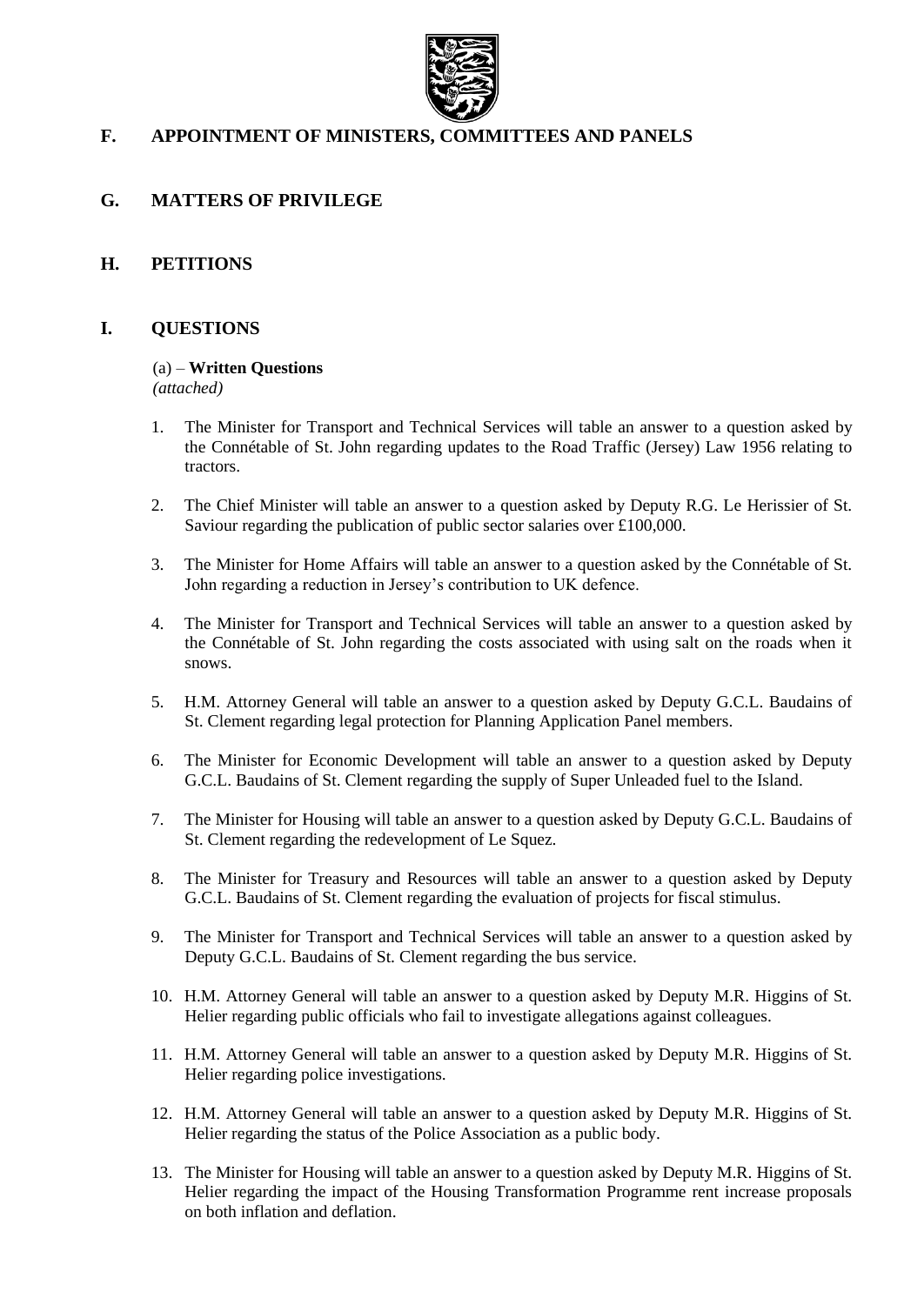

- 14. The Minister for Social Security will table an answer to a question asked by Deputy R.G. Le Hérissier of St. Saviour regarding the sustainability of Income Support expenditure.
- 15. The Minister for Treasury and Resources will table an answer to a question asked by Deputy R.G. Le Hérissier of St. Saviour regarding the accountability of the Board of JT.
- 16. The Minister for Transport and Technical Services will table an answer to a question asked by Deputy J.M. Maçon of St. Saviour regarding the current operational status of the Energy from Waste plant.
- 17. The Chief Minister will table an answer to a question asked by Deputy G.P. Southern of St. Helier regarding the impact of index linking social rents on underlying inflation.
- 18. The Minister for Housing will table an answer to a question asked by Deputy G.P. Southern of St. Helier regarding future demands for social rented accommodation.
- 19. The Minister for Housing will table an answer to a question asked by Deputy G.P. Southern of St. Helier regarding fair rents for the full range of social rental properties.
- 20. The Minister for Housing will table an answer to a question asked by Deputy G.P. Southern of St. Helier regarding increased rental income.
- 21. The Chairman of the Comité des Connétables will table an answer to a question asked by Deputy M. Tadier of St. Brelade regarding attendance at Parish Meetings.
- 22. The Minister for Treasury and Resources will table an answer to a question asked by Deputy M. Tadier of St. Brelade regarding housing projects completed with fiscal stimulus funding.
- 23. The Chief Minister will table an answer to a question asked by Deputy T.A. Vallois of St. Saviour regarding the roles played by senior civil servants in the reform of the Public Sector.
- 24. The Minister for Housing will table an answer to a question asked by Deputy T.A. Vallois of St. Saviour regarding the development of social housing units since the beginning of rent rebate/abatement.
- 25. The Minister for Health and Social Services will table an answer to a question asked by Deputy T.A. Vallois of St. Saviour regarding increases in bowel diseases.
- 26. The Minister for Health and Social Services will table an answer to a question asked by Deputy T.A. Vallois of St. Saviour regarding the funding of the Integrated Care Record Project.
- 27. The Minister for Treasury and Resources will table an answer to a question asked by Deputy J.H. Young of St. Brelade regarding the proposed transfer of land at the Plémont Holiday Village either to public ownership or to an appropriate body or trust for public access.
- 28. The Minister for Planning and Environment will table an answer to a question asked by Deputy J.H. Young of St. Brelade regarding the proposed transfer of land from the owners of the Plémont Holiday Village to an appropriate body or trust.
- 29. The Minister for Housing will table an answer to a question asked by Deputy G.P. Southern of St. Helier regarding the findings of the 2012 Housing Affordability Survey and the the Better Life Index 2013.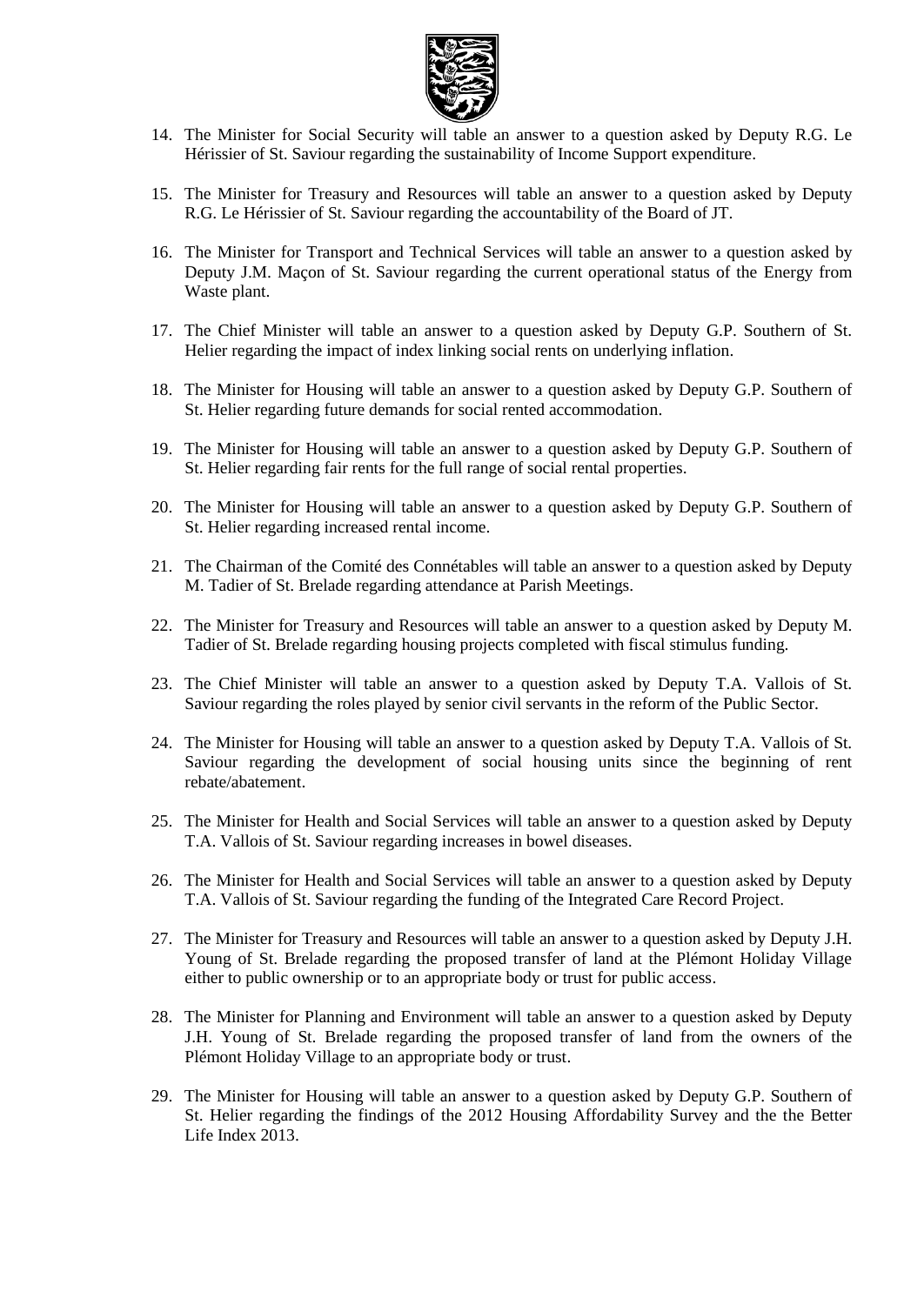

### **(b) – Oral Questions**

(120 minutes)

1. Deputy G.P. Southern of St. Helier will ask the following question of the Chief Minister–

"Will the Chief Minister inform members what progress, if any, has been made towards the introduction of a Jersey equivalent to Transfer of Undertakings Protection of Employment (TUPE) Regulations and when he envisages that they will be debated by the Assembly?"

2. Deputy M.R. Higgins of St. Helier will ask the following question of the Minister for Economic Development –

"Will the Minister collate, in conjunction with H.M. Attorney General, the full costs of the legal action against H.M. Government over the removal of Low Value Consignment Relief and advise members of the total cost of the action to the States of Jersey; the breakdown of these costs into lawyers' fees, UK Government costs and other costs; and explain how much of the total cost the private sector contributed?"

3. Deputy J.H Young of St. Brelade will ask the following question of the Minister for Planning and Environment –

"Will the Minister inform the Assembly whether his Departmental review of the policies of the Island Plan 2011 has confirmed a significant shortfall in the supply of Category 'A' and affordable homes since 2011, and, if so, what action he is taking to bring forward revisions to the Island Plan policies to ensure this shortfall is eliminated and the future need for affordable housing is met?"

4. Deputy M. Tadier of St. Brelade will ask the following question of the Chairman of the Comité des Connétables –

"Can the Chairman confirm that, as the role of Constable is an honorary position with Constables only being paid in relation to their membership of the States, the position would remain unpaid if they were to lose their ex-officio States role?"

5. Deputy R.G. Le Hérissier of St. Saviour will ask the following question of the Minister for Treasury and Resources –

"What number of domestic connections per month are required to ensure the viability of the Gigabit project and what numbers have been connected per month in the period January to March 2013?"

6. Deputy G.C.L. Baudains of St. Clement will ask the following question of the Minister for Transport and Technical Services –

"Is the Minister satisfied with the quality of road resurfacing by his Department and trench reinstatement by utility companies and, if not, would he advise what action he intends to take?"

7. The Connétable of St. John will ask the following question of the Minister for Treasury and Resources –

"Given the recent savings which have been made across States Departments, what consideration, if any, has the Minister given to using some of these underspends to extend mains drains across the Island?"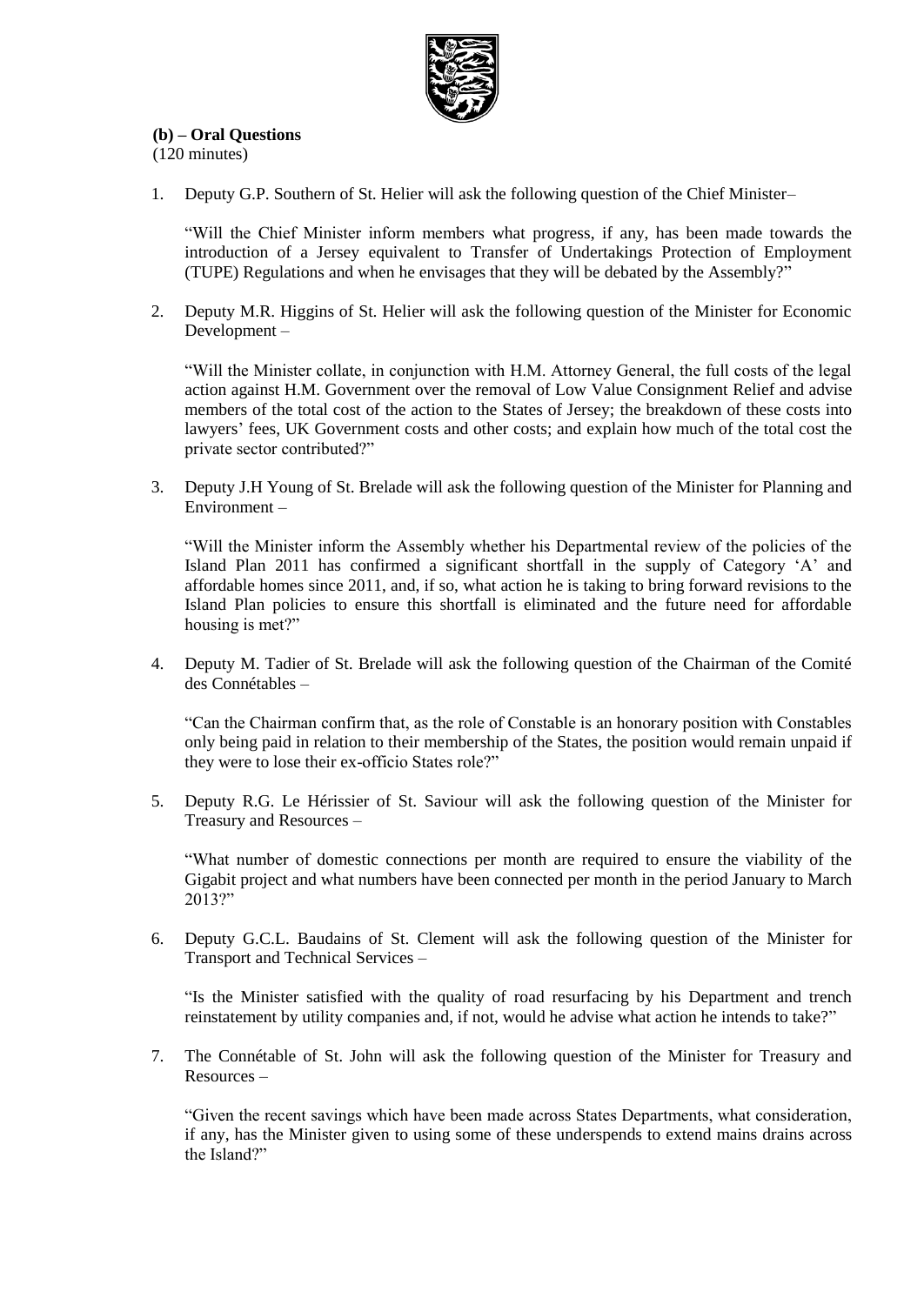

8. The Connétable of Grouville will ask the following question of the Chief Minister –

"With reference to the Foreign Account Tax Compliance Act agreements between the United Kingdom and United States governments, can the Chief Minister confirm whether these agreements are proactive or reactive for practitioners in Jersey?"

9. Deputy T.A. Vallois of St. Saviour will ask the following question of the Minister for Treasury and Resources –

"Could the Minister advise what support his department is providing and its overall involvement in the reform of the public sector?"

10. Deputy J.A. Hilton of St. Helier will ask the following question of the Minister for Economic Development –

"What action, if any, is the Minister able to take to ensure that those employers who hold vacant non locally qualified licenses and who are therefore in a position to employ people newly arrived in the Island, offer the posts to locally qualified persons?"

11. Deputy T.M. Pitman of St. Helier will ask the following question of the Chairman of the Privileges and Procedures Committee –

"Will the Chairman clarify whether the Committee has had any contact or complaints from the public relating to alleged data protection breaches involving the Assistant Chief Minister reading documents identifying the victim and alleged abuser in the Dean of Jersey suspension of Commission case?"

12. Deputy R.G. Le Hérissier of St. Saviour will ask the following question of the Minister for Economic Development –

"How will the findings of the McKinsey study into the future of Jersey's finance industry affect the economic growth strategy, if at all?"

13. The Connétable of St. John will ask the following question of the Minister for Health and Social Services –

"Would the Minister advise whether there was a succession plan in place for the Chief Ambulance Officer's position and, if so, why was it necessary to advertise the post?"

14. Deputy M.R. Higgins of St. Helier will ask the following question of the Chairman of the Privileges and Procedures Committee –

"Does the Chairman agree that whilst the inclusion of the Constables in the States Assembly is not a pre-requisite for democracy, voter equity is and what advice, if any, has been taken regarding the likely consequences of not meeting the 'Venice commissions' guidelines on voter equity if either Option B or C is selected as a basis for the States Assembly after 2014?"

15. Deputy G.P. Southern of St. Helier will ask the following question of the Minister for Housing –

"Can the Minister explain what rationale, if any, underpins the use of 90% of market rents as the basis for social or affordable rents in Jersey and why is the basis of 80% of market rates not used in line with UK authorities?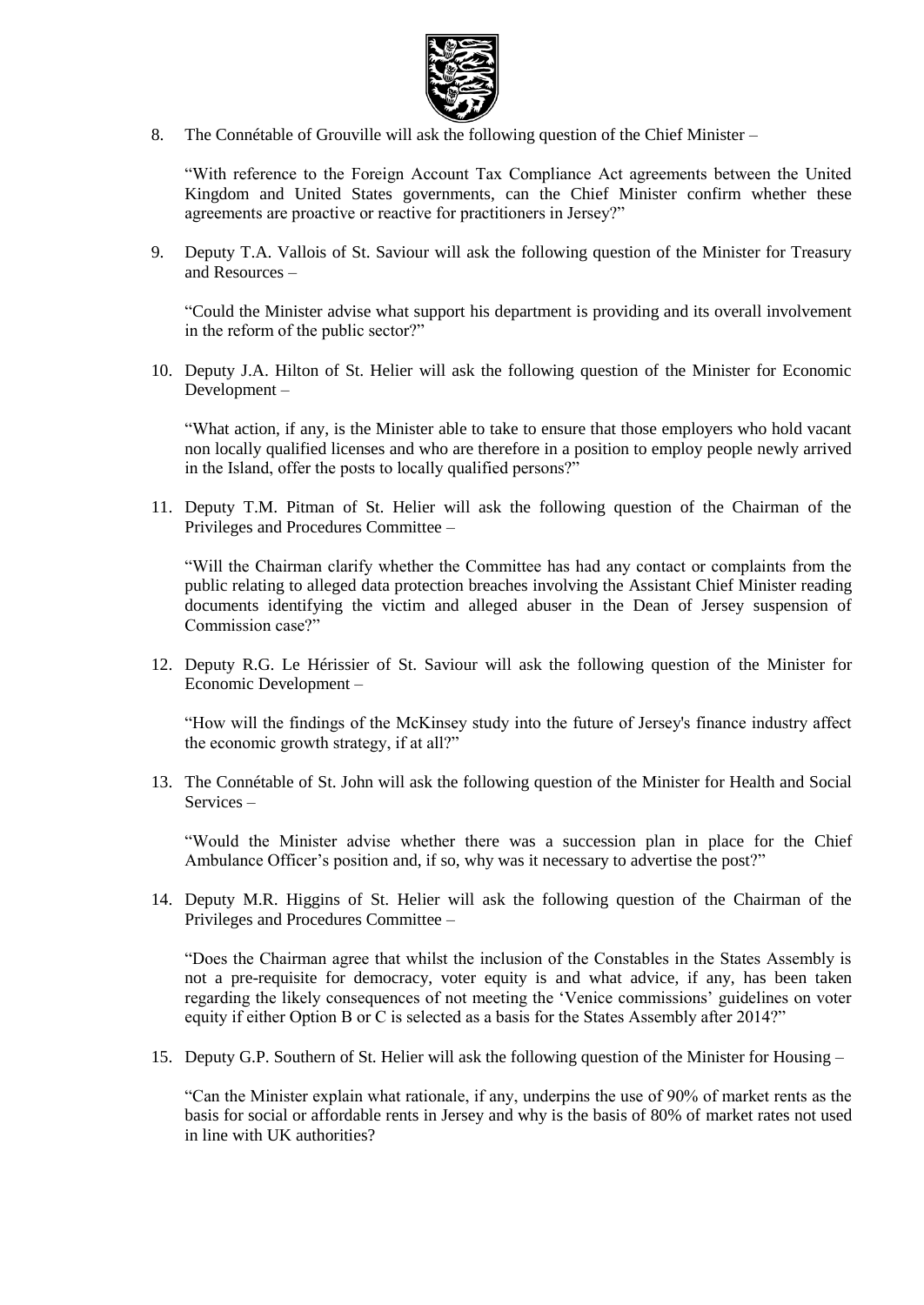

16. Deputy G.C.L. Baudains of St. Clement will ask the following question of the Minister for Treasury and Resources –

"Following the incorporation of JT would the Minister explain the procedure (including those involved in the process) for appointing members to the Company's Board?"

17. Deputy J.H Young of St. Brelade will ask the following question of the Minister for Treasury and Resources –

"Will the Minister explain why it is considered necessary to spend £694,000 on carrying out refurbishment of Maritime House for the occupation of the Jersey Property Holdings Department and whether there will be any financial benefits or savings from this expenditure?"

18. Deputy M. Tadier of St. Brelade will ask the following question of the Chief Minister –

"Will Chief Minister advise in what capacity the Chairman of the Comité des Connétables has a seat at the Council of Ministers' meetings and can he confirm that if the Constables lose their automatic right to sit in the States Assembly, he will work closely with the Comité to provide a mechanism to ensure that consultation takes place between Ministers and Constables when appropriate?"

#### **(c) – Questions to Ministers without notice (30 minutes) –**

1st question period – Minister for Housing

2nd question period – Minister for Planning and Environment

### **J. PERSONAL STATEMENTS**

## **K. STATEMENTS ON A MATTER OF OFFICIAL RESPONSIBILITY**

#### **L. PUBLIC BUSINESS**

| Starter Home Deposit Loan Scheme.<br>Lodged: 4th December 2012.<br>Minister for Treasury and Resources.                                   | P.131/2012.        |
|-------------------------------------------------------------------------------------------------------------------------------------------|--------------------|
| Island Plan 2011: wind-farms.<br>Lodged: 12th February 2013.<br>Deputy G.C.L. Baudains of St. Clement.                                    | P.27/2013.         |
| Island Plan $2011$ : wind-farms $(P.27/2013)$ – comments.<br>Presented: 4th April 2013.<br>Minister for Planning and Environment.         | P.27/2013.<br>Com. |
| Jersey Competition Regulatory Authority: re-appointment of Chairman.<br>Lodged: 28th February 2013.<br>Minister for Economic Development. | P.32/2013.         |
| Draft States of Jersey (Amendment No. 6) Law 201-.<br>Lodged: 5th March 2013.<br>Chief Minister.                                          | P.34/2013.         |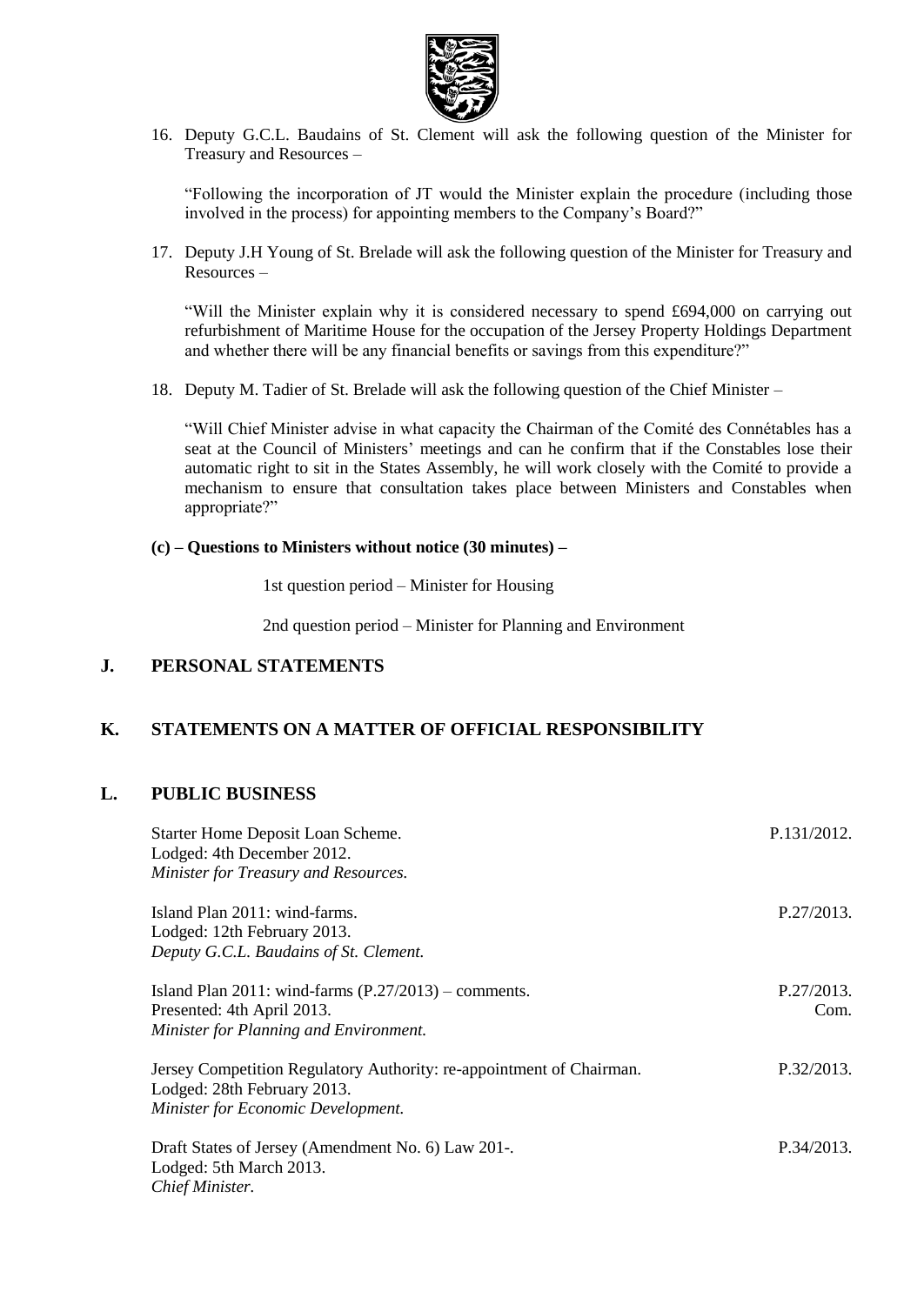

|    | $\sim$<br>Draft Register of Names and Addresses (Register Entries) (Jersey) Regulations<br>$201-.$<br>Lodged: 5th March 2013.<br>Chief Minister.                                              | P.35/2013.         |
|----|-----------------------------------------------------------------------------------------------------------------------------------------------------------------------------------------------|--------------------|
|    | Referendum on States reform: minimum turnout threshold.<br>Lodged: 19th March 2013.<br>Deputy J.M. Maçon of St. Saviour.                                                                      | P.39/2013.         |
| ∗  | Referendum on States reform: minimum turnout threshold (P.39/2013) – comments.<br>Presented: 15th April 2013.<br>Privileges and Procedures Committee.                                         | P.39/2013.<br>Com. |
|    | Referendum on States reform: minimum turnout threshold $(P.39/2013)$ –<br>amendment.<br>Lodged: 4th April 2013.<br>Connétable of St. John.                                                    | P.39/2013.<br>Amd. |
| M. | <b>ARRANGEMENT OF PUBLIC BUSINESS</b>                                                                                                                                                         |                    |
|    | <b>30th April 2013</b>                                                                                                                                                                        |                    |
|    | Jersey Innovation Fund: establishment, funding and operation.<br>Lodged: 20th November 2012.<br>Minister for Treasury and Resources.                                                          | P.124/2012.        |
|    | Draft Restriction on Smoking (Advertising, Promotion and Display) (Jersey)<br>Regulations 201-.<br>Lodged: 6th February 2013.<br>Minister for Health and Social Services.                     | P.17/2013.         |
|    | Draft Restriction on Smoking (Advertising, Promotion and Display) (Jersey)<br>Regulations 201- (P.17/2013): amendment.<br>Lodged: 9th April 2013.<br>Minister for Health and Social Services. | P.17/2013.<br>Amd. |
|    | Draft Restriction on Smoking (Amendment No. 3) (Jersey) Law 201-.<br>Lodged: 7th February 2013.<br>Minister for Health and Social Services.                                                   | P.18/2013.         |
|    | The Reform of Social Housing.<br>Lodged: 4th March 2013.<br>Council of Ministers.                                                                                                             | P.33/2013.         |
| ∗  | The Reform of Social Housing (P.33/2013): amendment.<br>Lodged: 16th April 2013.<br>Health, Social Security and Housing Scrutiny Panel.                                                       | P.33/2013.<br>Amd. |
|    | Jersey Music Service: introduction of 'user pays' charges.<br>Lodged: 8th March 2013.<br>Minister for Education, Sport and Culture.                                                           | P.36/2013.         |
|    | Living Wage for Jersey: investigation.<br>Lodged: 18th March 2013.<br>Deputy G.P. Southern of St. Helier.                                                                                     | P.37/2013.         |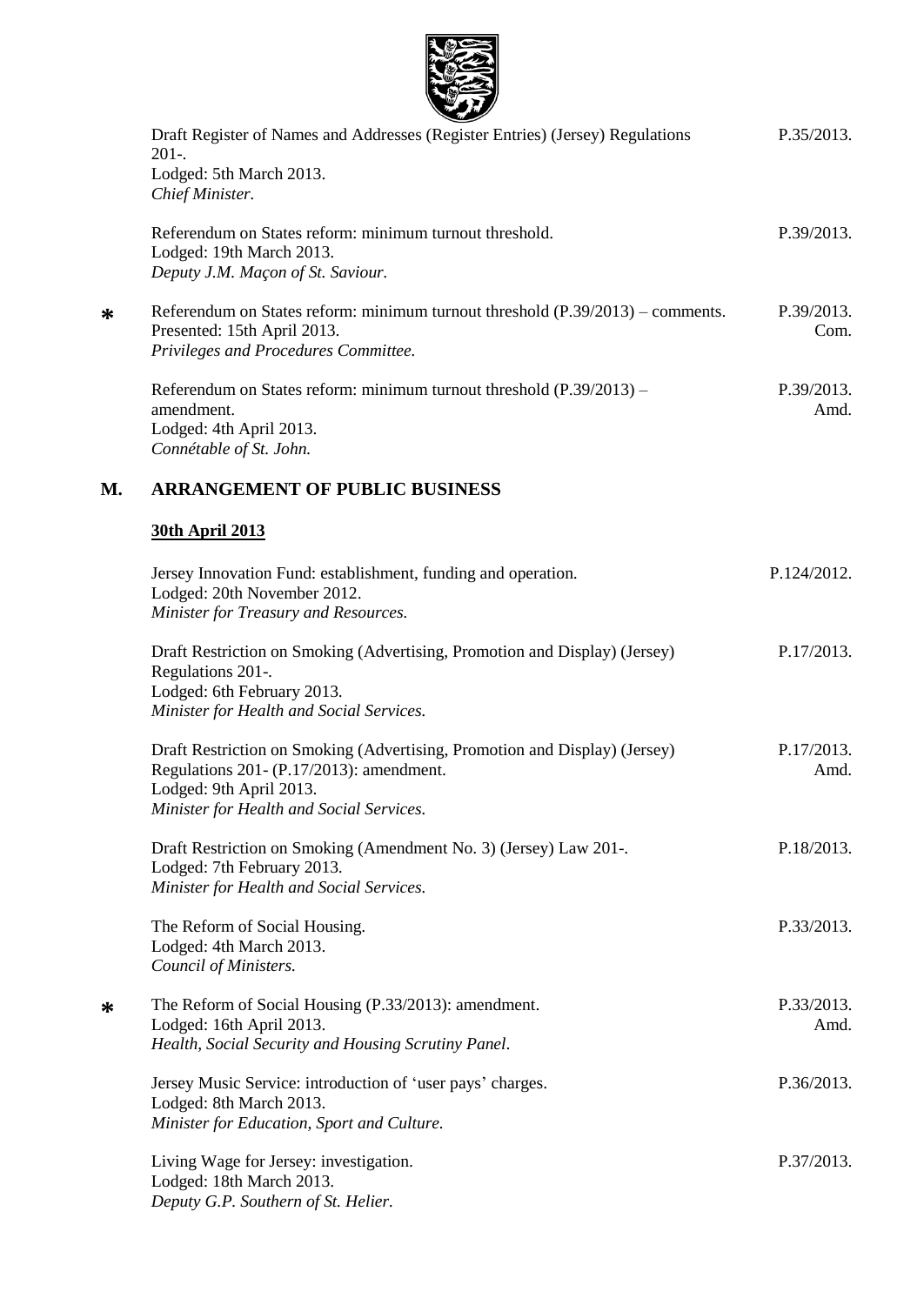| Draft Wills and Successions (Amendment No. 2) (Jersey) Law 201-.<br>Lodged: 19th March 2013.<br>Chief Minister.                                                                                                                                                     | P.38/2013. |
|---------------------------------------------------------------------------------------------------------------------------------------------------------------------------------------------------------------------------------------------------------------------|------------|
| Draft Policing of Parks (Amendment No. 5) (Jersey) Regulations 201-.<br>Lodged: 20th March 2013.<br>Minister for Transport and Technical Services.                                                                                                                  | P.41/2013. |
| Draft Control of Housing and Work (Jersey) Law 2012 (Appointed Day) Act 201-.<br>Lodged: 20th March 2013.<br>Chief Minister.                                                                                                                                        | P.42/2013. |
| Draft Register of Names and Addresses (Jersey) Law 2012 (Appointed Day) Act<br>$201-.$<br>Lodged: 20th March 2013.<br>Chief Minister.                                                                                                                               | P.43/2013. |
| 14th May 2013                                                                                                                                                                                                                                                       |            |
| Code of Conduct for Elected Members: Commissioner for Standards.<br>Lodged: 14th January 2013.<br>Privileges and Procedures Committee.                                                                                                                              | P.4/2013.  |
| Draft Discrimination (Jersey) Law 201-.<br>Lodged: 15th January 2013.<br>Minister for Social Security.                                                                                                                                                              | P.6/2013.  |
| Parish Rates: the States' liability.<br>Lodged: 20th March 2013.<br>Connétable of St. Helier.                                                                                                                                                                       | P.40/2013. |
| Victoria and George V Cottage Homes (Repeal of General Principles).<br>Lodged: 28th March 2013.<br>Minister for Housing.                                                                                                                                            | P.44/2013. |
| Draft Procureurs du Bien Public (Terms of Office) (Jersey) Law 201-.<br>Lodged: 2nd April 2013.<br>Comité des Connétables.                                                                                                                                          | P.45/2013. |
| Manual Workers' Joint Council: Employers' Side membership.<br>Lodged: 10th April 2013.<br><b>States Employment Board.</b>                                                                                                                                           | P.49/2013. |
| <b>4th June 2013</b>                                                                                                                                                                                                                                                |            |
| Committee of Inquiry: costs for local businesses.<br>Lodged: 25th February 2013.<br>Senator A. Breckon.                                                                                                                                                             | P.31/2013. |
| Ratification of the Agreement between the Government of Jersey and the<br>Government of the Isle of Man for the Avoidance of Double Taxation and the<br>Prevention of Fiscal Evasion with Respect to Taxes on Income.<br>Lodged: 3rd April 2013.<br>Chief Minister. | P.46/2013. |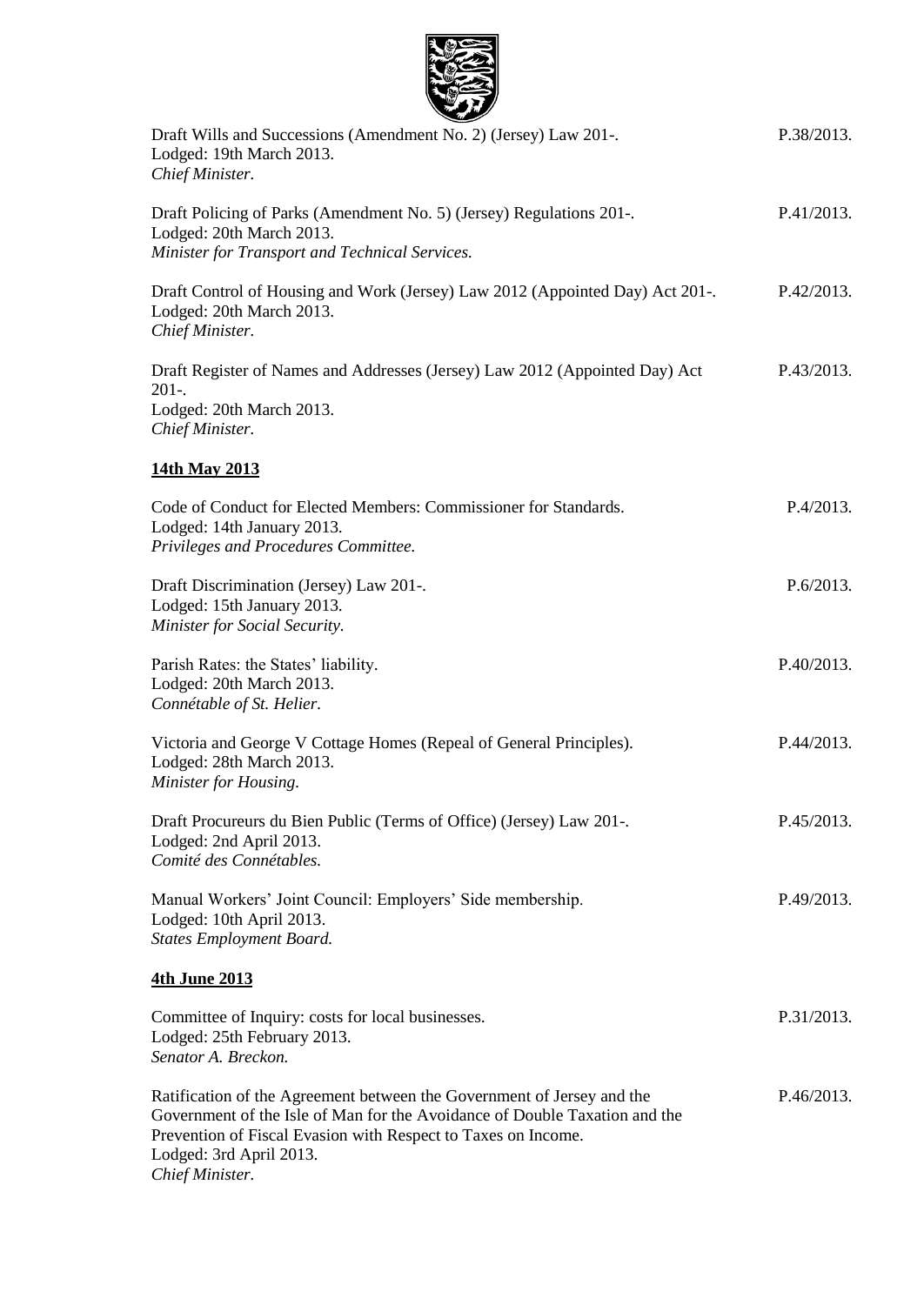

| Ratification of the Agreement between the Government of Jersey and the States of | P.47/2013. |
|----------------------------------------------------------------------------------|------------|
| Guernsey for the Avoidance of Double Taxation and the Prevention of Fiscal       |            |
| Evasion with Respect to Taxes on Income.                                         |            |
| Lodged: 3rd April 2013.                                                          |            |
| Chief Minister.                                                                  |            |
| Draft Unlawful Public Entertainments (Jersey) Regulations 201-.                  | P.48/2013. |
| Lodged: 8th April 2013.                                                          |            |
| Minister for Home Affairs.                                                       |            |
|                                                                                  |            |
| Draft Taxation (Accounting Records) (Jersey) Regulations 201-.                   | P.50/2013. |
| Lodged: 15th April 2013.                                                         |            |
| Chief Minister.                                                                  |            |
|                                                                                  |            |

## **M.N. DE LA HAYE Greffier of the States**

15th April 2013

**\***

**An asterix \* in the left-hand margin denotes either a new item added to this Order Paper since the principal Order Paper was published on 11th April 2013, or an item which has been moved.**